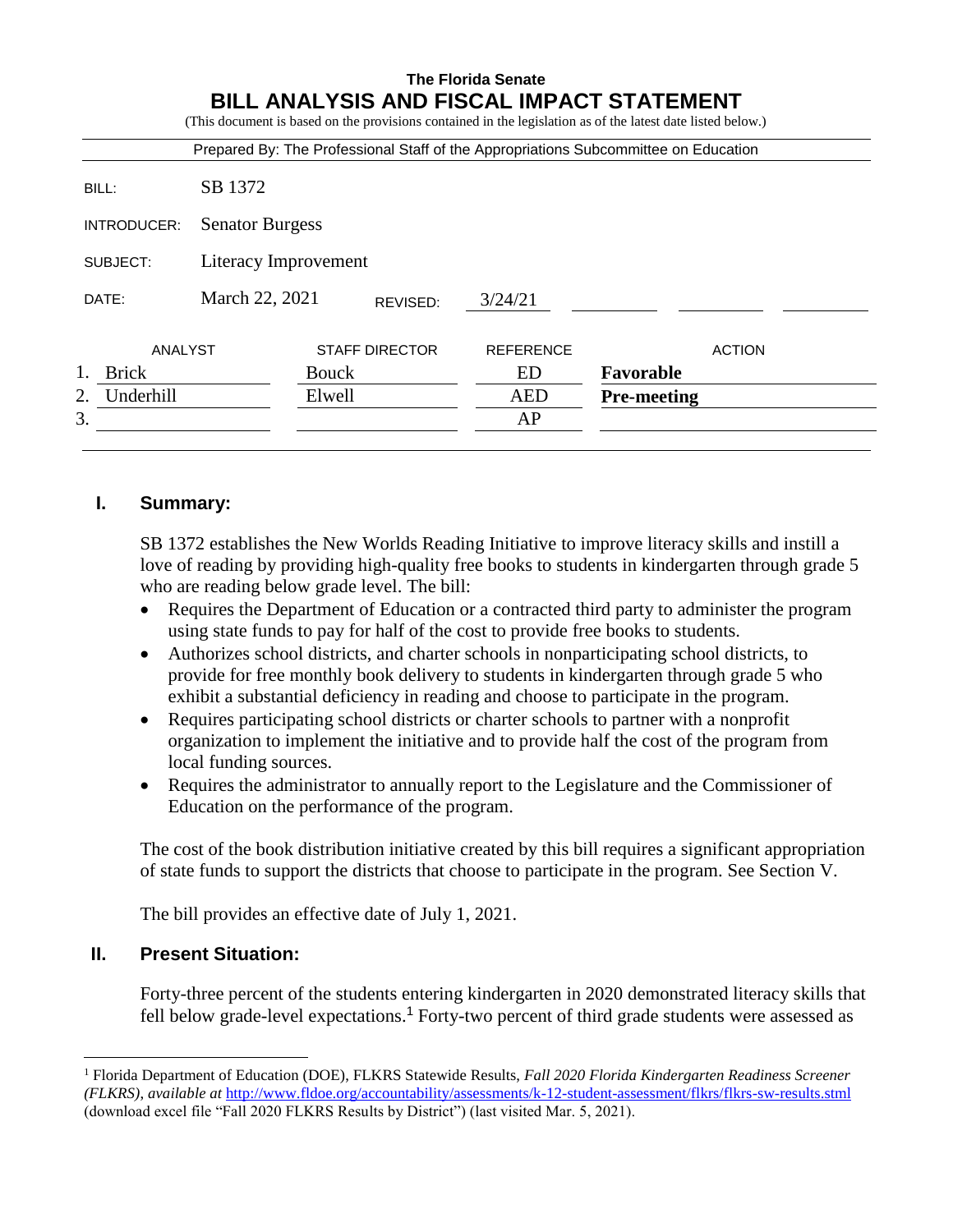reading below grade level in 2019. <sup>2</sup> Students who read below grade level at the end of third grade are less likely to graduate high school by age 19.<sup>3</sup>

The availability of learning materials in the home supports children's language and literacy skills. <sup>4</sup> Children who participate in free book distribution programs between birth to age five experience a positive effect on literacy development.<sup>5</sup>

#### **Student Reading Progression**

Each district school board is required to establish a comprehensive plan for student progression which must provide for a student's progression from one grade to another based on the student's mastery of English Language Arts, mathematics, science, and social studies standards.<sup>6</sup> The plan must include criteria that emphasize student reading proficiency in kindergarten through grade 3. Students in kindergarten through grade 3 who exhibit a substantial deficiency in reading based upon screening, diagnostic, progress monitoring, or assessment data; statewide assessments; or teacher observations must be provided intensive, explicit, systematic, and multisensory reading interventions immediately following the identification of the reading deficiency.<sup>7</sup>

#### **Research-Based Reading Instruction Allocation**

The state allocates funding to school districts for research-based reading instruction to students in kindergarten through grade  $12<sup>8</sup>$  Funds must be used to provide a system of comprehensive reading instruction to students enrolled in kindergarten through grade 12, including, for example:<sup>9</sup>

 Summer reading camps for students in kindergarten through grade 5 who exhibit certain reading deficiencies, depending on grade level.<sup>10</sup>

 $\overline{a}$ 

<sup>2</sup> DOE, *Florida Standards Assessments* (2019), *available at*

[http://www.fldoe.org/core/fileparse.php/5668/urlt/80FSAResults19.pdf,](http://www.fldoe.org/core/fileparse.php/5668/urlt/80FSAResults19.pdf) at 4.

<sup>3</sup> Donald J. Hernandez, The Annie E. Casey Foundation, *Double Jeopardy: How Third-Grade Reading Skills and Poverty Influence High School Graduation* (2012), *available at* [https://www.aecf.org/m/resourcedoc/AECF-DoubleJeopardy-2012-](https://www.aecf.org/m/resourcedoc/AECF-DoubleJeopardy-2012-Full.pdf#page=3) [Full.pdf#page=3](https://www.aecf.org/m/resourcedoc/AECF-DoubleJeopardy-2012-Full.pdf#page=3) (last visited Mar. 5, 2021).

<sup>4</sup> Eileen T. Rodriguez & Catherine S. Tamis-LeMonda, *Trajectories of the Home Learning Environment Across the First 5 Years: Associations with Children's Vocabulary and Literacy Prekindergarten*, 82 CHILD DEVELOPMENT 1058, 1059 (2011). <sup>5</sup> Merel de Bondt et al., *Do Book Giveaway Programs Promote Home Literacy Environment and Children's Literacy-Related Behavior and Skills?*, 90 Review of Education Research 349 (2020), *available at*  [https://journals.sagepub.com/doi/pdf/10.3102/0034654320922140.](https://journals.sagepub.com/doi/pdf/10.3102/0034654320922140)

 $6$  Section 1008.25(2), F.S.

<sup>7</sup> Section 1008.25(5)(a), F.S. Students in kindergarten through grade 2 do not participate in statewide, standardized assessments.

<sup>8</sup> Section 1011.62(9), F.S. The state appropriated \$130 million to school districts for the research-based reading instruction allocation for the 2020-2021 fiscal year. Specific Appropriations 8 and 92, ch. 2020-111, s. 2, Laws of Fla.

<sup>9</sup> Section 1011.62(9)(c), F.S. The state also appropriated \$236.6 million to school districts for instructional materials for the 2020-2021 fiscal year. Specific Appropriations 8 and 92, ch. 2020-111, s. 2, Laws of Fla. School districts are authorized to use half of the funds allocated for instructional materials for library books. Section 1006.40(3)(b), F.S. School district expenditures for library books in the 2019-2020 fiscal year totaled \$63.4 million. DOE, *School District Annual Financial Reports* (2019-2020), *available at* [http://www.fldoe.org/core/fileparse.php/7507/urlt/1920afrStateSummary.PDF,](http://www.fldoe.org/core/fileparse.php/7507/urlt/1920afrStateSummary.PDF) at 23 (last visited Mar. 5, 2021).

 $10$  All students in kindergarten through grade 2 who demonstrate a reading deficiency as determined by district and state assessments, and students in grades 3 through 5 who score at Level 1 on the statewide, standardized English Language Arts assessment. Section 1011.62(9)(c)5., F.S.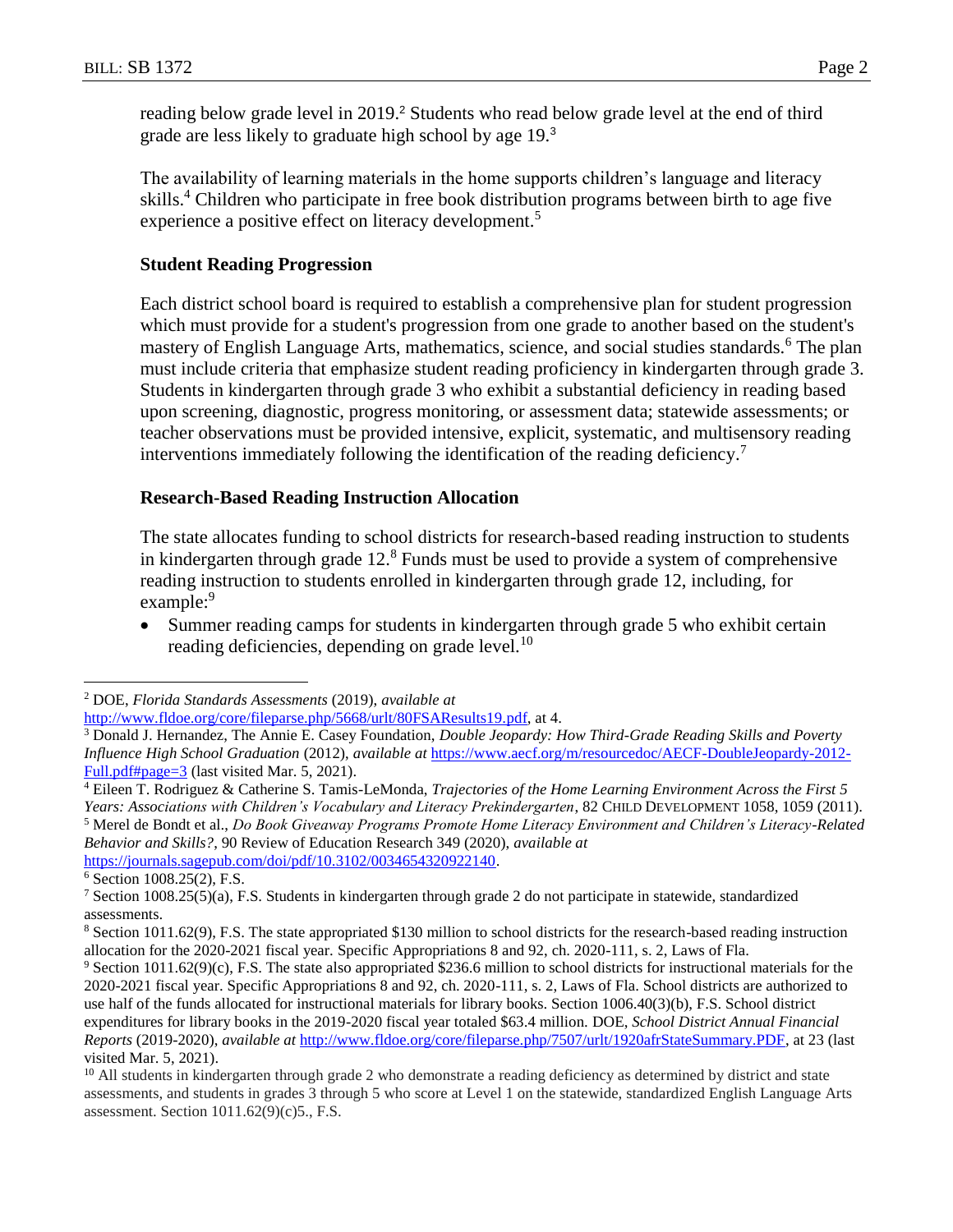- Supplemental instructional materials that are grounded in scientifically based reading research as identified by the Just Read, Florida! Office.<sup>11</sup>
- Intensive interventions for students in kindergarten through grade 12 who have been identified as having a reading deficiency or who are reading below grade level as determined by the statewide, standardized English Language Arts assessment.

District school boards must develop K-12 comprehensive reading plans that detail the specific uses of the research-based reading instruction allocation. The plans must provide for intensive reading interventions through integrated curricula that incorporate strategies identified by the Just Read, Florida! Office and are delivered by a teacher who is certified or endorsed in reading.<sup>12</sup> In the 2020-2021 fiscal year, school districts allocated \$36.9 million of the total \$130 million appropriated under the research-based reading instruction allocation<sup>13</sup> for elementary reading intervention teachers, supplemental reading materials and interventions, and summer reading camps.<sup>14</sup>

### **Parental Notification and Choice**

The parent of any student who exhibits a substantial deficiency in reading must be notified in writing of the deficiency and of all available services and proposed interventions, and be provided with a "read at home plan," which outlines strategies that parents can use to help their children improve in reading.<sup>15</sup>

Students enrolled in public school in grades 3 through 5 and score below grade level on the statewide, standardized English Language Arts (ELA) assessment in the prior school year may also be eligible for a reading scholarship account of \$500.<sup>16</sup> A total of 6,763 students received reading scholarship accounts in the 2019-2020 school year.<sup>17</sup> The state appropriated \$7.6 million for reading scholarship accounts for the  $2020-2021$  school year.<sup>18</sup>

In the 2020-2021 school year, 112,295 students enrolled in public schools in kindergarten through grade 5 were identified as having substantial deficiencies in reading and receiving Tier III supports. 19

 $\overline{a}$ 

<sup>&</sup>lt;sup>11</sup> Just Read, Florida! is an office within the DOE established to help students read at their highest potential. Section 1001.215, F.S.

<sup>12</sup> Section 1011.62(9)(d)1., F.S.

<sup>13</sup> *Supra*, note 8.

<sup>&</sup>lt;sup>14</sup> Email, DOE (Mar. 11, 2021) (on file with the Senate Education Committee).

<sup>&</sup>lt;sup>15</sup> Section 1008.25(5)(c), F.S.

<sup>16</sup> Section 1002.411, F.S.

<sup>17</sup> Email, Office of Program Policy Analysis and Government Accountability, *School Choice Landscape*, at 34 (March 5, 2021) (on file with the Senate Education Committee).

<sup>18</sup> Specific Appropriation 112, ch. 2020-111, s. 2, Laws of Fla.

<sup>&</sup>lt;sup>19</sup> Email, DOE (Mar. 11, 2021) (on file with the Senate Education Committee).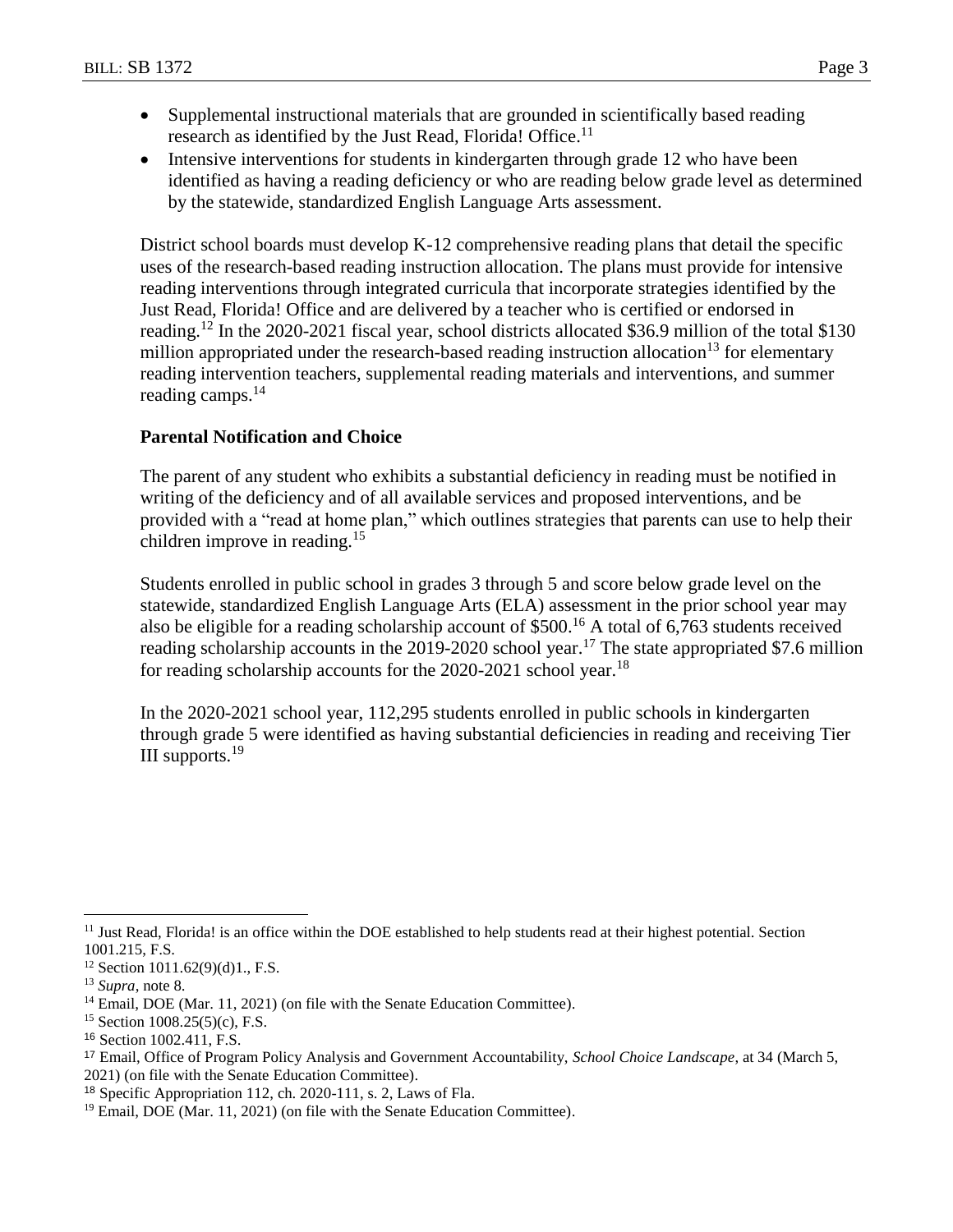#### **Book Distribution Programs**

An Act to amend the national reading program in  $1975<sup>20</sup>$  authorized the federal government to contract with a third-party entity to subcontract with local agencies to establish, operate, and provide an equal share of the cost of reading motivational programs which include the distribution of books to schoolchildren.<sup>21</sup> The inexpensive book distribution program was last financed with \$25 million in 2010.<sup>22</sup> The Every Student Succeeds Act of  $2015^{23}$  repealed the inexpensive book distribution program.<sup>24</sup>

In 2020, the Tennessee Governor's Early Literacy Foundation (GELF) and the Tennessee Department of Education, in collaboration with Scholastic, the global children's publishing, education and media company, announced the launch of a new K-3 Book Delivery program to deliver 580,000 books to 58,000 kindergarten through third grade students and teachers across the state.<sup>25</sup> The GELF has operated a book distribution program in collaboration with Dolly Parton's Imagination Library to distribute books to children from birth to the age of five since 2004.<sup>26</sup> The Tennessee Legislature appropriated \$4,525,000 for the Governor's Books from Birth Fund for the 2019 fiscal year,  $27$  and the Books from Birth program mailed 3.4 million books.  $28$ 

#### **III. Effect of Proposed Changes:**

The bill creates s. 1003.485, F.S., to establish the New Worlds Reading Initiative to improve literacy skills and instill a love of reading by providing high-quality free books to students in kindergarten through grade 5 who are reading below grade level expectations.

Under the initiative, a high-quality, hardcopy book is delivered on a monthly basis to eligible students enrolled in a participating school district or a charter school that chooses to participate when its sponsor chooses not to participate. The bill defines a participating school district or charter school as a "participating entity." Parents of students who participate in the program are provided resources to help improve their student's reading skills and instill a love of reading.

#### **State-Level Administrator**

Implementation of the initiative is split between participating entities, in partnership with local nonprofit organizations, and a state administrator, who may either be the Department of

 $\overline{a}$ 

<sup>20</sup> Pub. L. No. 94-194, 89 Stat. 1103.

<sup>21</sup> *Id.* at 89 Stat. 1105.

<sup>22</sup> U.S. Office of Management and Budget, *Appendix, Budget of the United States Government, Fiscal Year 2012*, *available at* [https://www.govinfo.gov/content/pkg/BUDGET-2012-APP/pdf/BUDGET-2012-APP.pdf,](https://www.govinfo.gov/content/pkg/BUDGET-2012-APP/pdf/BUDGET-2012-APP.pdf) at 344.

<sup>23</sup> Pub. L. 114-95, 129 Stat. 1802.

<sup>24</sup> *Id.* at 129 Stat. 1967.

<sup>25</sup> Governor's Early Literacy Foundation, *Press Release* (Oct. 21, 2020), [https://governorsfoundation.org/governors-early](https://governorsfoundation.org/governors-early-literacy-foundation-scholastic-and-tn-department-of-education-to-provide-580000-books-to-k-3-students-and-teachers-in-tennessee/)[literacy-foundation-scholastic-and-tn-department-of-education-to-provide-580000-books-to-k-3-students-and-teachers-in](https://governorsfoundation.org/governors-early-literacy-foundation-scholastic-and-tn-department-of-education-to-provide-580000-books-to-k-3-students-and-teachers-in-tennessee/)[tennessee/](https://governorsfoundation.org/governors-early-literacy-foundation-scholastic-and-tn-department-of-education-to-provide-580000-books-to-k-3-students-and-teachers-in-tennessee/) (last visited Mar. 11, 2020).

<sup>26</sup> Governor's Books from Birth Foundation, *2019 Year in Review*, *available at*  <https://gelf.app.box.com/s/z7w8nj75b82ofkbs0pkq1f9sij1826ho> (last visited Mar. 11, 2021).

<sup>27</sup> 2019 Tenn. Pub. Ch. 405 page no. 3, *available at* <https://legiscan.com/TN/text/HB1508/2019> (last visited Mar. 11, 2021).

<sup>28</sup> Governor's Books from Birth Foundation, *2019 Year in Review*, *available at* 

[https://gelf.app.box.com/s/z7w8nj75b82ofkbs0pkq1f9sij1826ho,](https://gelf.app.box.com/s/z7w8nj75b82ofkbs0pkq1f9sij1826ho) at 9 (last visited Mar. 11, 2021).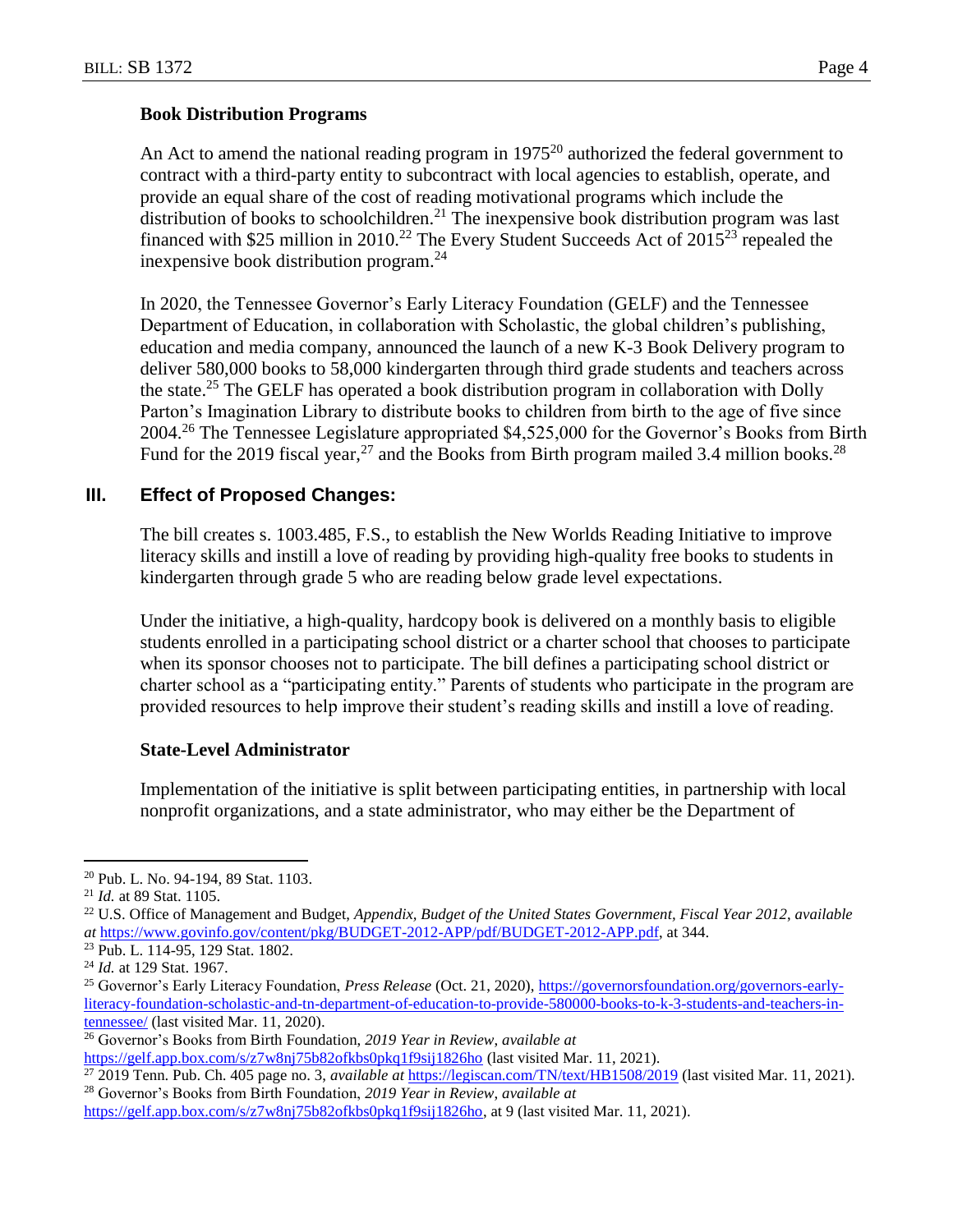Education (DOE) or a contracted, third-party entity. The bill requires the state-level administrator to:

- Develop a process for participating entities to apply to participate in the program. A participating entity is required to identify:
	- o At least one partnership with a nonprofit organization to raise public awareness of the initiative, perform fundraising, and conduct or facilitate family literacy engagement activities.
	- o Local funding sources to pay for 50 percent of the total costs associated with participation.
- Develop, in consultation with the Just Read, Florida! Office, a selection of high-quality books, encompassing diverse subjects and genres, appropriate for each grade level to be mailed to students enrolled in the initiative.
- Facilitate book distribution directly or through an agreement with a book distribution company.
- Develop and provide marketing materials to help school districts and their local partners raise funding and awareness of the initiative, including through the use of partnerships between public libraries and participating entities to implement family engagement events, such as family library nights, library card drives, summer access, and other activities.
- Maintain a clearinghouse for information on national, state, and local nonprofit organizations that support efforts to provide books to children.
- Develop training materials, including video training modules resources, to assist families as they engage in reading and improve literacy skills.
- Periodically distribute to participating families helpful tips and hyperlinks to video modules via text message and e-mail.

The bill requires that if the DOE contracts with a third-party entity to act as administrator, the entity must be capable of coordinating statewide marketing, dissemination of books, and development of video training modules, as well as completing all other duties of the administrator.

### *Annual Report*

Beginning September 30, 2022, and annually thereafter, the administrator must submit a report to the Senate President, the Speaker of the House of Representatives, and the Commissioner of Education documenting the number of students enrolled in the initiative in each participating entity, the academic performance of enrolled students based on available data provided by participating entities, and the amount of funds raised by any local nonprofit organization identified by the participating entity in the application.

### **Student Participation**

A student in kindergarten through grade 5 who is enrolled in a participating entity is eligible under the bill to receive books through the initiative if the student has a substantial reading deficiency or scored below a level 3 on the prior year's statewide, standardized English Language Arts (ELA) assessment. The bill requires the participating entity to notify the parents of eligible students that the student is eligible to receive books at no cost through the New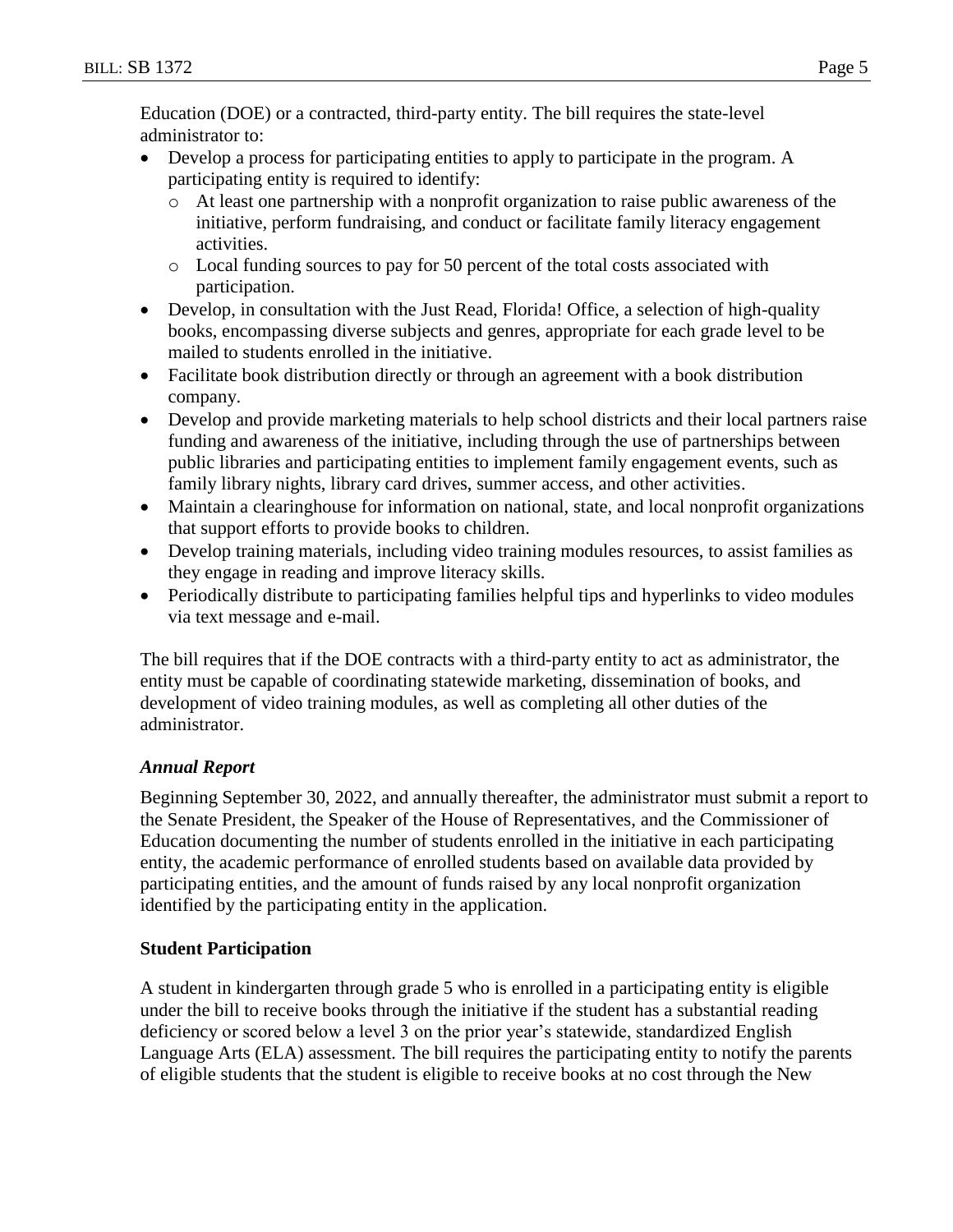Worlds Reading Initiative and provide the parent the opportunity to enroll his or her child using an application form developed by the administrator.

After a student enrolls in the initiative, the bill requires the participating entity to coordinate with the administrator to initiate monthly book delivery during the school year, which must begin no later than October 31 and last through at least June 30. The bill authorizes book delivery to continue through the summer months using local funds. Students remain in the initiative until they are promoted to sixth grade or their parent opts out, whichever is earlier.

The bill requires that enrolled students have the opportunity, at the beginning of each school year, to identify preferred genres and topics in order to maximize their interest in reading.

Participating entities and partnering nonprofit organizations are required by the bill to raise awareness of the initiative, including information on eligibility and video training modules, through:

- The student handbook.
- The read-at-home plan provided to the parents of students identified with a substantial reading deficiency. The bill also amends s. 1008.25, F.S., to require that the parents of students with a substantial reading deficiency be provided information about the student's eligibility for the New Worlds Reading Initiative, and information on parent training modules and other reading engagement resources available through the initiative.
- Curriculum or parent nights or separate initiative awareness events at each elementary school.
- Events held jointly with the local public library. The bill specifies that library events should coincide with similar family engagement initiatives, such as library card drives.

The bill requires books to be delivered at no cost to families. Funding for the delivery of books must be shared equally by the administrator and the applicable local funding source identified by the participating entity in the application on a pro rata basis for each enrolled student. The bill permits the administrator to solicit donations and apply for grants for the purpose of implementing the initiative.

### **IV. Constitutional Issues:**

A. Municipality/County Mandates Restrictions:

None.

B. Public Records/Open Meetings Issues:

None.

C. Trust Funds Restrictions:

None.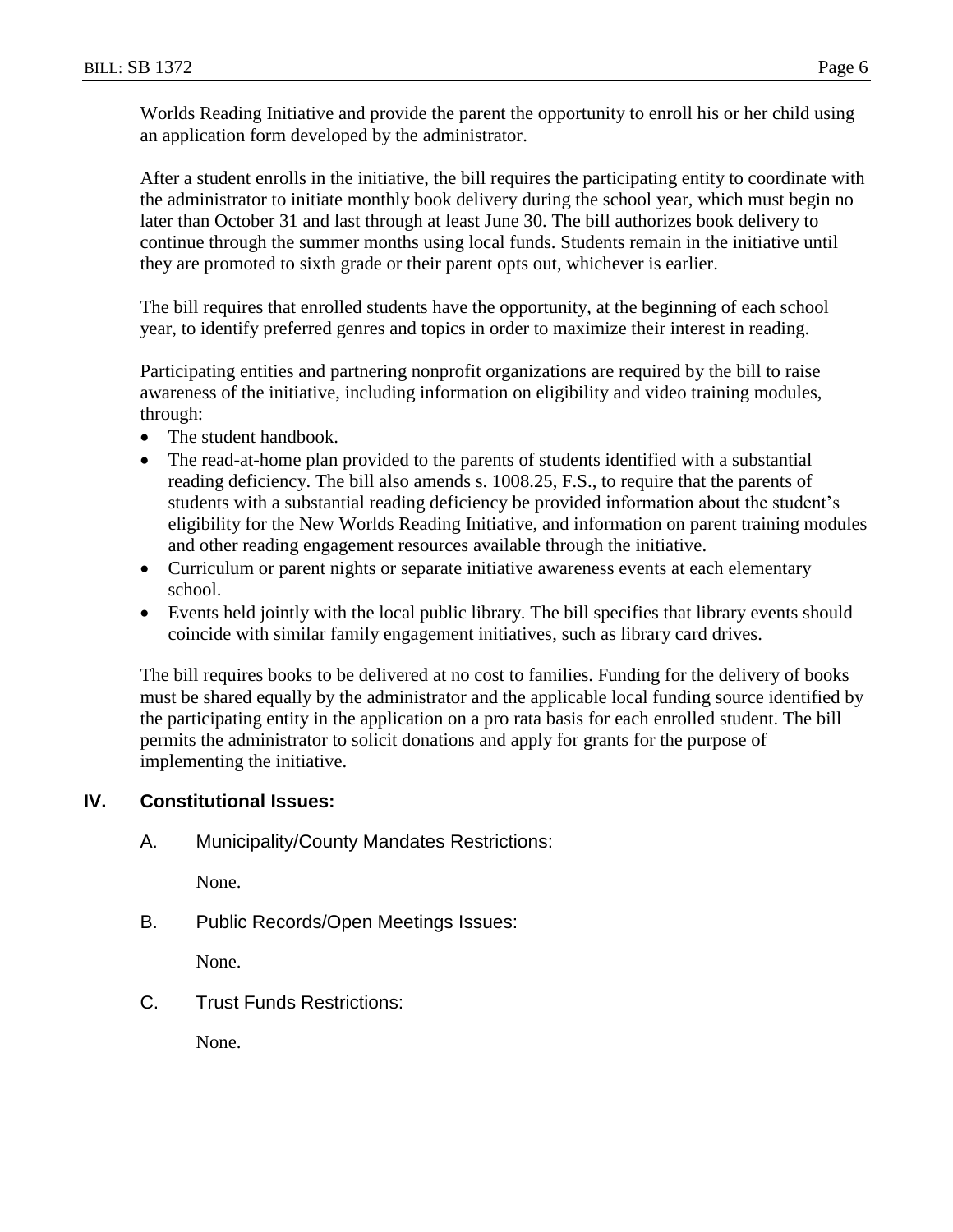D. State Tax or Fee Increases:

None.

E. Other Constitutional Issues:

None.

# **V. Fiscal Impact Statement:**

A. Tax/Fee Issues:

None.

B. Private Sector Impact:

None.

C. Government Sector Impact:

The cost of the book distribution initiative created by this bill will require the appropriation of state funds to support the districts that choose to participate in the program. The Department of Education estimates that the total cost to provide books free of charge is \$48,512,740. This estimate is based on all districts choosing to participate, with 551,294 eligible students identified who would receive a free book mailed to them monthly for nine months of the school year, at an average cost of \$8 a book. Based on the provisions of the bill, the department would need an appropriation of at least \$24,256,369 to fulfill the state's 50 percent match obligation if all districts participated.<sup>29</sup> The participating entity identified in the application is required to pay the balance of the cost for their eligible students.

## **VI. Technical Deficiencies:**

None.

**VII. Related Issues:**

None.

 $\overline{a}$ 

#### **VIII. Statutes Affected:**

This bill substantially amends section 1008.25 of the Florida Statutes.

This bill creates section 1003.485 of the Florida Statutes.

<sup>29</sup> DOE, *Senate Bill 1372 Legislative Bill Analysis* (Feb. 23, 2021) (on file with the Senate Appropriations Subcommittee on Education).